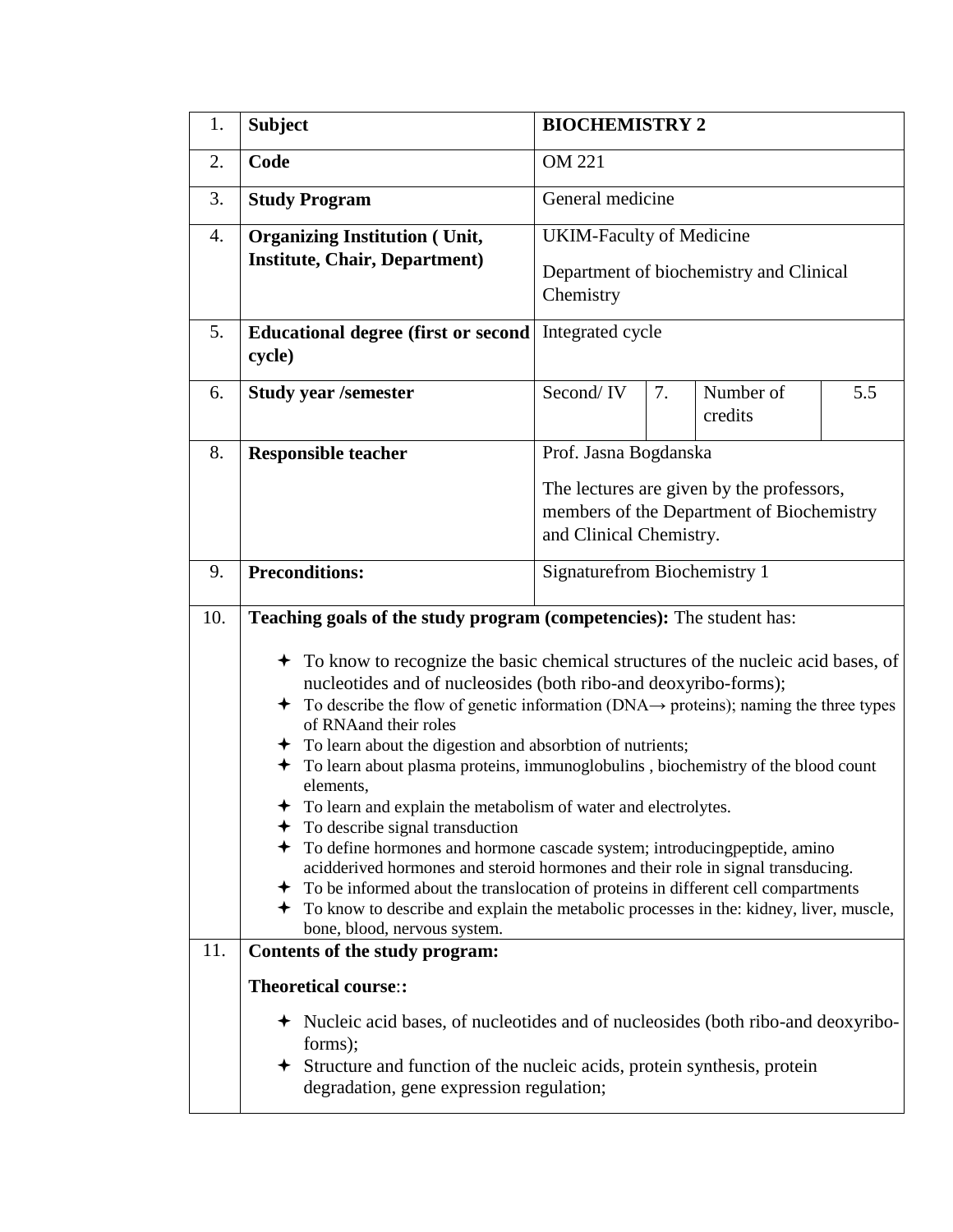Signal transduction, second messengers, tyrosine kinase, G-couopled protein receptors, JAK-Stat kinase, protein kinase G.

|     |                                                                                                                              | mechanism of action, physiological effects.<br>$+$ Nutrition<br>+ Water metabolism, elektrolytes and acid-bas balance.<br>Translocation of the proteins, importunes and exportines;<br>erythrocytes, leucocytes, thrombocytes, hemostasis.<br>+ Biochemistry of different tissues: Liver, Kidneys, Nervous system;<br>of the muscle tissue and cytoskeleton.<br>$\div$ Free radicals and metabolism of xenobiotics.<br>+ Practical course:<br>animal(s);<br>urine samples;<br>+ Quantification of bilirubin in human serum;<br>+ Quantification of electrolytes in human serum;<br>+ Qualitative and quantitative analyzes of urine samples; |      |        |                      | + Hormones, definition, chemical structure, biosynthesis, transport, degradation,<br>$\div$ Plasma proteins, immunoglobuline(s) and biochemical processes in the<br>Extracellular matrix, collagen, elastin, laminin, bone, cartilage; Biochemistry<br>+ Qualitative determination of DNA in the tissue sample of the experimental<br>+ Quantification of the urea, acidum uricum, creatinine in human plasma and<br>$\div$ 4 – 20 % SDS-PAGE as a technique of the separation of proteins in urine. |  |
|-----|------------------------------------------------------------------------------------------------------------------------------|----------------------------------------------------------------------------------------------------------------------------------------------------------------------------------------------------------------------------------------------------------------------------------------------------------------------------------------------------------------------------------------------------------------------------------------------------------------------------------------------------------------------------------------------------------------------------------------------------------------------------------------------|------|--------|----------------------|------------------------------------------------------------------------------------------------------------------------------------------------------------------------------------------------------------------------------------------------------------------------------------------------------------------------------------------------------------------------------------------------------------------------------------------------------------------------------------------------------|--|
| 12. | Methods of studying: : class room oriented lectures, interactive lectures, group<br>work, practical training, seminar paper. |                                                                                                                                                                                                                                                                                                                                                                                                                                                                                                                                                                                                                                              |      |        |                      |                                                                                                                                                                                                                                                                                                                                                                                                                                                                                                      |  |
| 13. | Total no. of hours:                                                                                                          |                                                                                                                                                                                                                                                                                                                                                                                                                                                                                                                                                                                                                                              |      |        | 180 hours            |                                                                                                                                                                                                                                                                                                                                                                                                                                                                                                      |  |
| 14. | Distribution of the available time                                                                                           |                                                                                                                                                                                                                                                                                                                                                                                                                                                                                                                                                                                                                                              |      |        |                      |                                                                                                                                                                                                                                                                                                                                                                                                                                                                                                      |  |
| 15. |                                                                                                                              |                                                                                                                                                                                                                                                                                                                                                                                                                                                                                                                                                                                                                                              | 15.1 |        | Lectures-theoretical | 30 hours                                                                                                                                                                                                                                                                                                                                                                                                                                                                                             |  |
|     | activity                                                                                                                     | <b>Type of educational</b>                                                                                                                                                                                                                                                                                                                                                                                                                                                                                                                                                                                                                   |      | course |                      |                                                                                                                                                                                                                                                                                                                                                                                                                                                                                                      |  |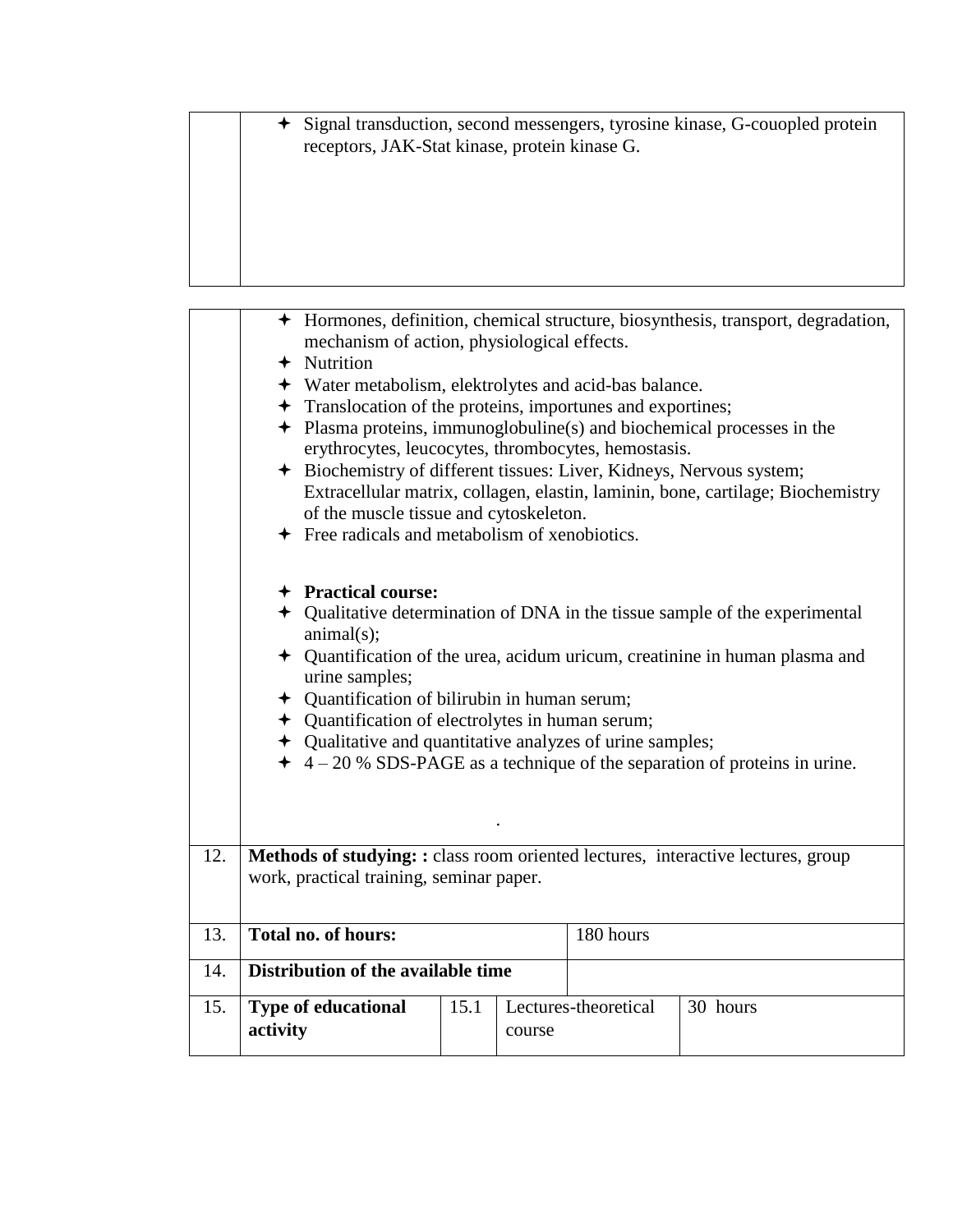|     | 15.2                                      |                                                             | Practicals (laboratory,              | 39 hours $+6$ hours of |                      |                         |
|-----|-------------------------------------------|-------------------------------------------------------------|--------------------------------------|------------------------|----------------------|-------------------------|
|     |                                           |                                                             | clinical),<br>seminars, team<br>work | <b>Seminars</b>        |                      |                         |
| 16. | Other types of<br>activities              |                                                             | 16.1                                 | Project assignments    |                      |                         |
|     |                                           |                                                             | 16.2                                 | Individual tasks       |                      |                         |
|     |                                           |                                                             | 16.3                                 | Home studying          | 75 hours             |                         |
| 17. | <b>Assessment of knowledge:</b><br>points |                                                             |                                      |                        |                      |                         |
|     | 17.1<br><b>Tests</b><br>Final exam        |                                                             |                                      |                        | min.-max.            |                         |
|     |                                           |                                                             | 2 Continuous tests                   |                        | points               |                         |
|     |                                           |                                                             | Test 1:<br>Test 2                    |                        | $9 - 15$<br>$9 - 15$ |                         |
|     |                                           |                                                             | Subject: Biochemistry 2              |                        |                      |                         |
|     |                                           |                                                             |                                      |                        | min.-max.            |                         |
|     |                                           |                                                             | Practical exam (Test)                |                        | 9-15 points          |                         |
|     |                                           |                                                             |                                      | Oral exam              |                      | $21-35$ points          |
|     | 17.2                                      | Seminar work/project<br>(presentation: written<br>and oral) |                                      | Seminar works          |                      | min.-max.<br>1-3 points |
|     | 17.3                                      | Active participation                                        |                                      | Theoretical course     |                      | min.-max.<br>points 1-5 |
|     |                                           |                                                             | Practical course                     |                        | points 10-12         |                         |
| 18. | Knowledge assessment                      |                                                             | up to 59 points                      |                        | $5$ (five) F         |                         |

| criteria:      | $60$ to $68$ points | $6$ (six) E          |
|----------------|---------------------|----------------------|
| (points/grade) | 69 to 76 points     | $7$ (seven) D        |
|                | 77 to 84 points     | $8$ (eight) C        |
|                | 85 to 92 points     | $9 \text{ (nine)} B$ |
|                | 93 to 100 points    | $10$ (ten) A         |